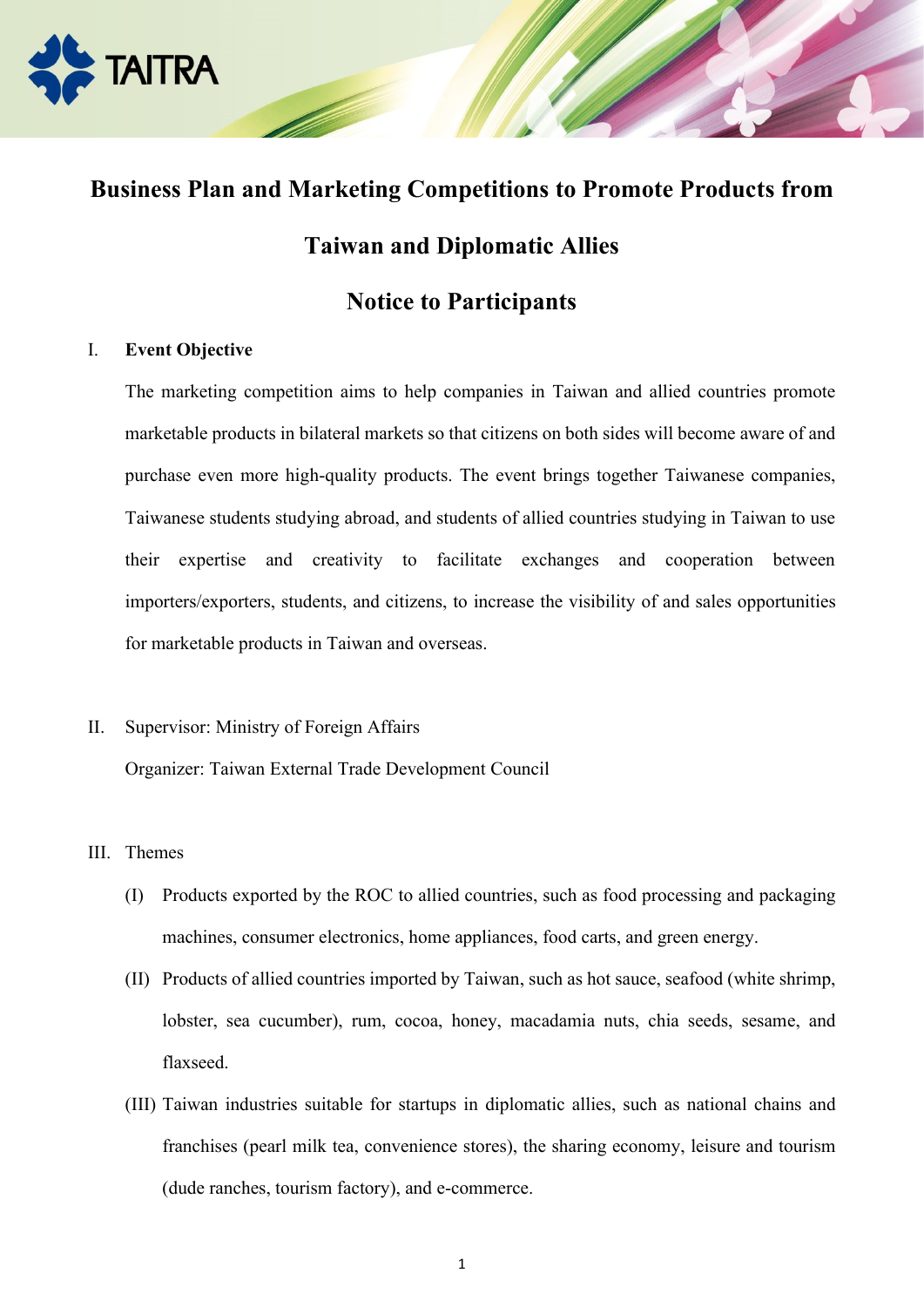

(IV) Marketing or business model proposals, such as cooperation with the International Cooperation and Development Fund or Taiwanese entrepreneurs.

| Item                                                                      | Time                                    |  |
|---------------------------------------------------------------------------|-----------------------------------------|--|
| Online registration                                                       | Open until 24:00 on July 7, 2021 (Wed.) |  |
|                                                                           | Note: please register online first.     |  |
| Deadline for accepting proposals                                          | 24:00 on July 7, 2021 (Wed.)            |  |
| Registration information review<br>July 8 (Thur.) to July 23, 2021 (Fri.) |                                         |  |
| <b>Selection Meeting</b>                                                  | From 9:00 on July 27, 2021 (Tue.)       |  |
| <b>Competition Results</b>                                                | Announced at 10:00 on August 3, 2021    |  |
|                                                                           | (Tue.)                                  |  |
| <b>Awards Ceremony</b>                                                    | August 6 (Fri.)                         |  |

IV. Event Schedule (Until August 6, 2021)

- V. Participant Qualifications
	- (I) Social group: It can be an individual or a company/start-up company.
	- (II) Student group: May be an individual or a group of students studying at a public or private university (including graduate institutes) in the ROC. Students from all departments and years are eligible to participate. Teams may consist of students from diplomatically allied countries. There can be one instructor for each team.
	- (III) Each team may have up to five members, with one member serving as its representative, who is responsible for contacting the organizer and handling all matters related to the event, such as verifying participant data. Participants can communicate with embassies of diplomatic allies and Taiwanese industry associations to understand the local environment and market trends. Participants may not register twice.
	- (IV) If a participant is under the age of 20, consent must be obtained from the participant's legal guardian before registration. If a participant fails to submit a letter of consent, according to rules, the participant will be disqualified.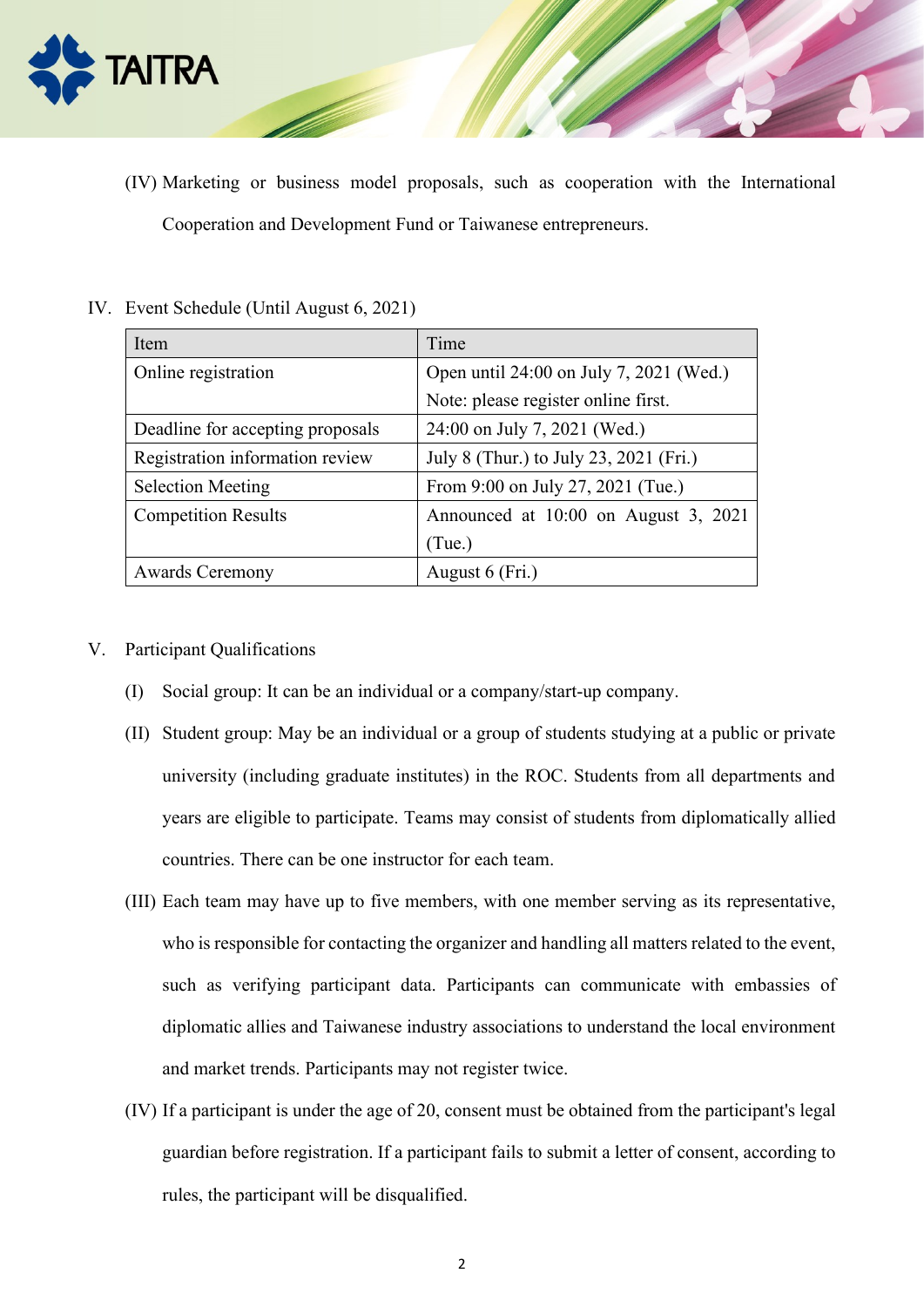

- (V) Team members may not be changed during the contest after completing the registration.
- VI. Method of Registration
	- (I) Online registration website: <https://cutt.ly/Jx4gxLA>
	- (II) Contact:
		- 1. Miss Chu Yu-Ting, Tel: (02)2725-5200 ext. 1383, E-mail: [h575@taitra.org.tw](mailto:h575@taitra.org.tw)
		- 2. Assistant Specialist Chen You-Ling, Tel: (02)2725-5200 ext. 1331 E-mail: [youling@taitra.org.tw](mailto:youling@taitra.org.tw)
- VII. Review Method and Standards
	- (I) Judges: Experts from industry, government, and academia, embassies in Taiwan, Taiwanese importers and exporters, venture capital investors, and company managers will serve as judges.
	- (II) Registration Information Review:
		- 1. Registration form\*1 and Declaration of participation and ownership of copyright\*1: Complete registration before 24:00 on June 30, 2021 (Wed.) local time and submit all related documents.
		- 2. Marketing proposal\*1 or startup proposal\*1, and English presentation\*1:
			- (1) Submit the Chinese proposal and the English presentation before 24:00 on June 30, 2021 (Wed.), using the file name: "Creative Marketing and Startup Contest\_(Name of participant)\_(Name of proposal)."
			- (2) Format: Word or PDF file with up to 10 pages of content, including the cover, table of contents, text, appendices, and sources; A4 paper size with text written from left to right, in 12-point font, BiauKai, with 1.5 line spacing.
			- (3) Recommended structure of contents:

| <b>Marketing Proposal</b> | <b>Business Proposal</b> |
|---------------------------|--------------------------|
|---------------------------|--------------------------|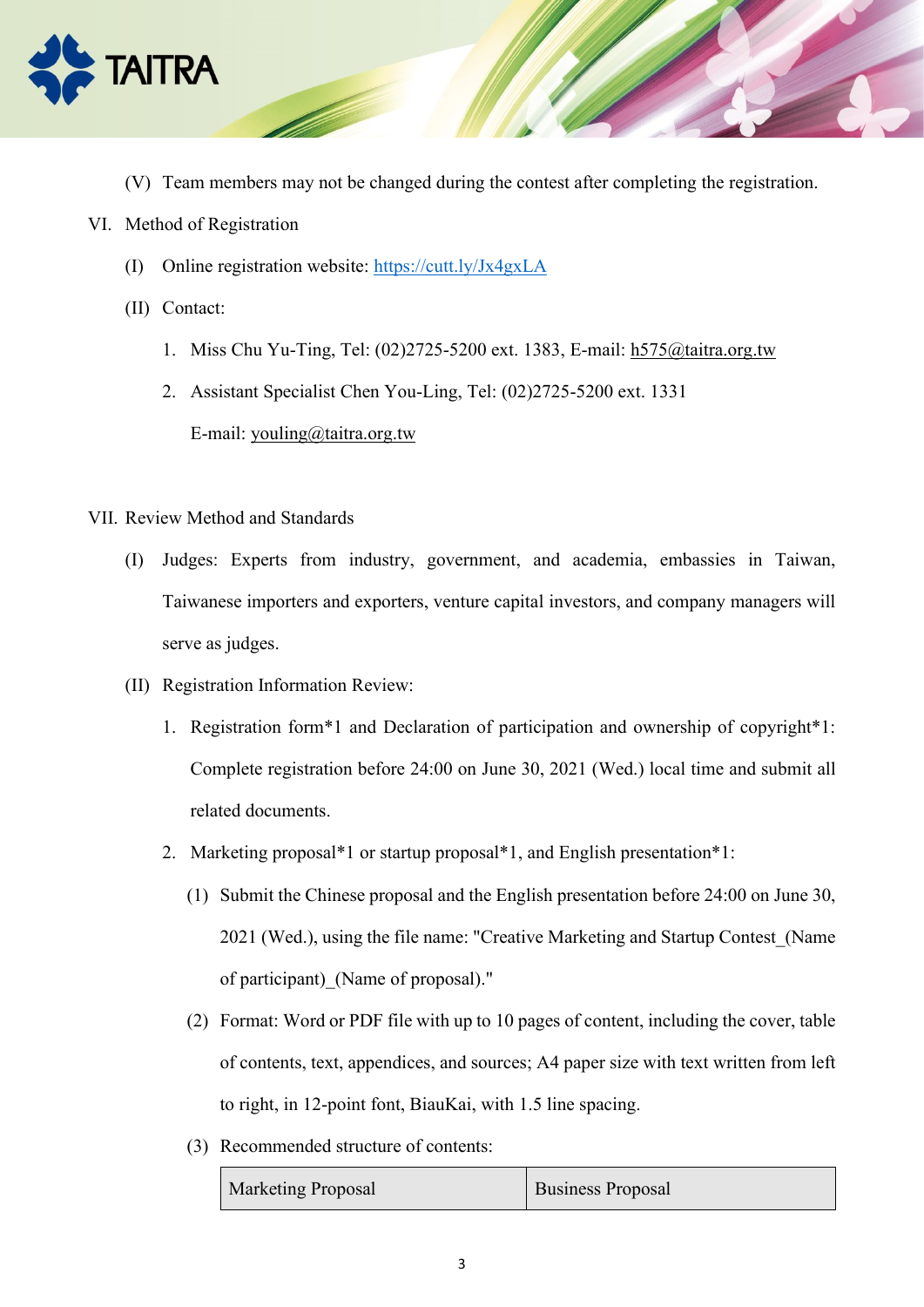



- (4) If the proposal cannot be sent via e-mail, please upload it to the cloud and share the file, then send an e-mail to notify the organizer to download the document.
- (5) E-mails sent after the deadline will not be accepted.

(III) Selection Meeting:

- 1. Scheduled to be held at 9:00 on July 27, 2021 (Tue.); a computer, laser pointer, and related equipment will be provided by the organizer.
- 2. Participants are required to prepare an English presentation file and give a 5-minute presentation in Chinese with a 5-minute Q&A (answers will be given after all questions have been asked); English and Spanish interpreters will be present at the meeting.
- 3. Overseas participants are required to record a 10-minute presentation video. The film must be on a bright screen, radio and presenter clear.
- 4. The order for giving the presentations will be as follows: the creative marketing group will present in the morning section, and the startup group will present in the afternoon section, and the specific order within each group will be drawn when signing in.
- 5. After each team's presentation, a 5-10-minute interview will be arranged outside the venue. Interview content: the theme of the plan, the speech, and the team's experience of the competition.

(IV) Scoring Standard: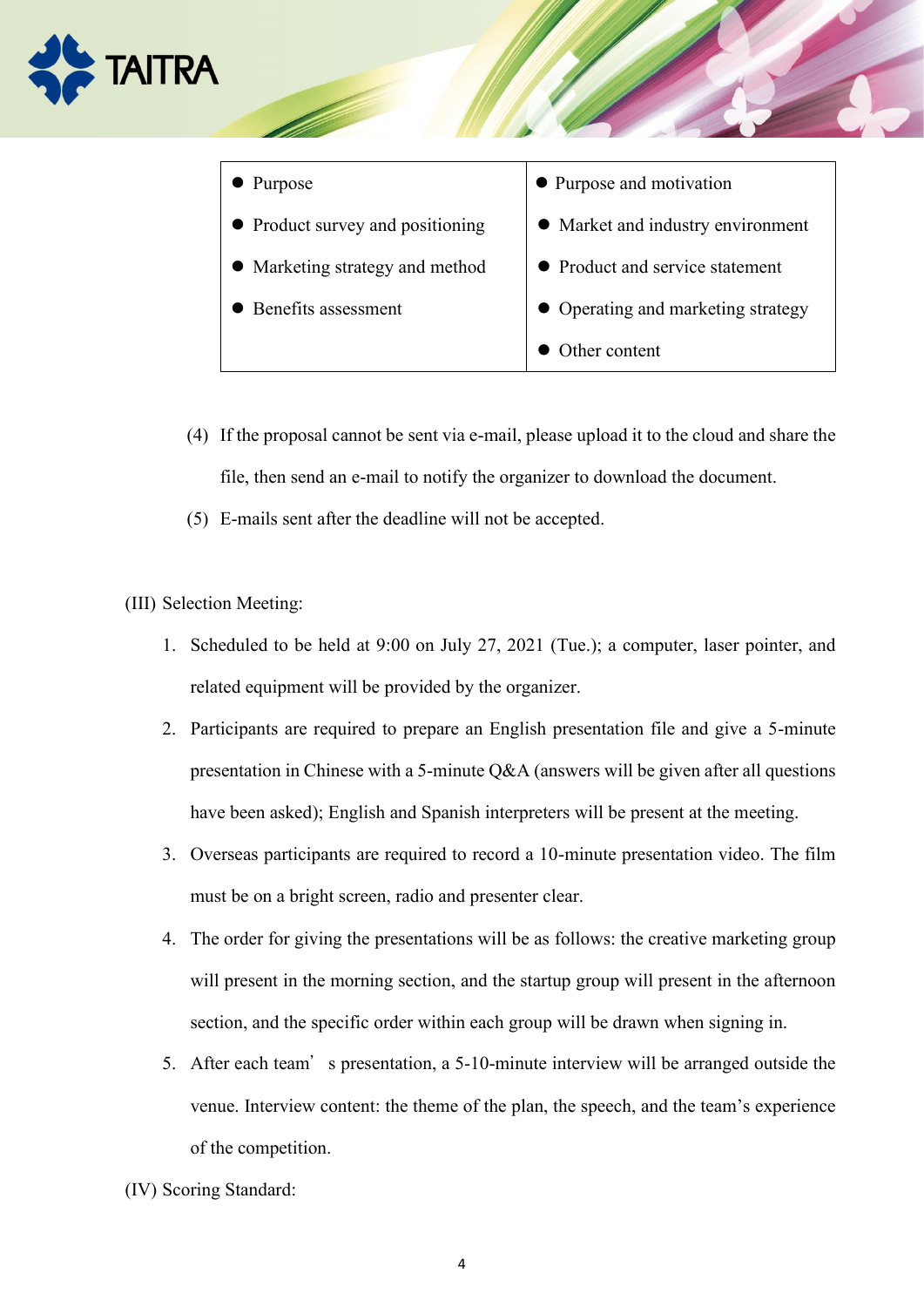

1. Scoring standard

| Item           | Description                   |                               | Score  |
|----------------|-------------------------------|-------------------------------|--------|
|                | <b>Marketing Proposal</b>     | <b>Business Proposal</b>      | weight |
| Innovativeness | For example, the              | Proposal innovation model,    | 50%    |
|                | innovativeness of the service | such as the product, service, |        |
|                | and marketing strategy.       | or profit model.              |        |
| Proposal       | Overall structure, analysis,  | Overall structure, analysis,  | 40%    |
| Structure      | and logic of the proposal's   | and logic of the proposal's   |        |
|                | contents.                     | contents.                     |        |
| Feasibility    | Includes market, marketing,   | Products<br>services,<br>and  | 10%    |
|                | and expected benefits.        | financial<br>marketing,       |        |
|                |                               | planning,<br>and<br>expected  |        |
|                |                               | benefits.                     |        |

- 2. Participants are ranked according to their total score. Participants with the same total score will be ranked according to their (1) innovativeness, (2) proposal structure, and (3) feasibility score. If all scores are the same, an additional winner will be selected.
- 3. To ensure the quality of the competition, it is necessary without a winner.

(V) Agenda (Tentative)

| Time          | Agenda                                          |
|---------------|-------------------------------------------------|
| 8:30-9:00     | Participants sign in (Marketing Proposal)       |
| $9:00 - 9:05$ | Words from the MOFA representative              |
| $9:05-9:10$   | Words from the TAITRA representative            |
| $9:10-9:15$   | Photo of distinguished guests with participants |
| $9:15-10:00$  | Presentations of the marketing proposal group   |
| $10:00-10:10$ | Intermission                                    |
| $10:10-11:00$ | Presentations of the marketing proposal group   |
| $11:00-11:10$ | Intermission                                    |
| $11:10-12:00$ | Presentations of the marketing proposal group   |
| 12:00-13:30   | <b>Break</b>                                    |
| 13:00-13:30   | Participants sign in (Business Proposal)        |
| 13:30-14:20   | Presentations of the business proposal group    |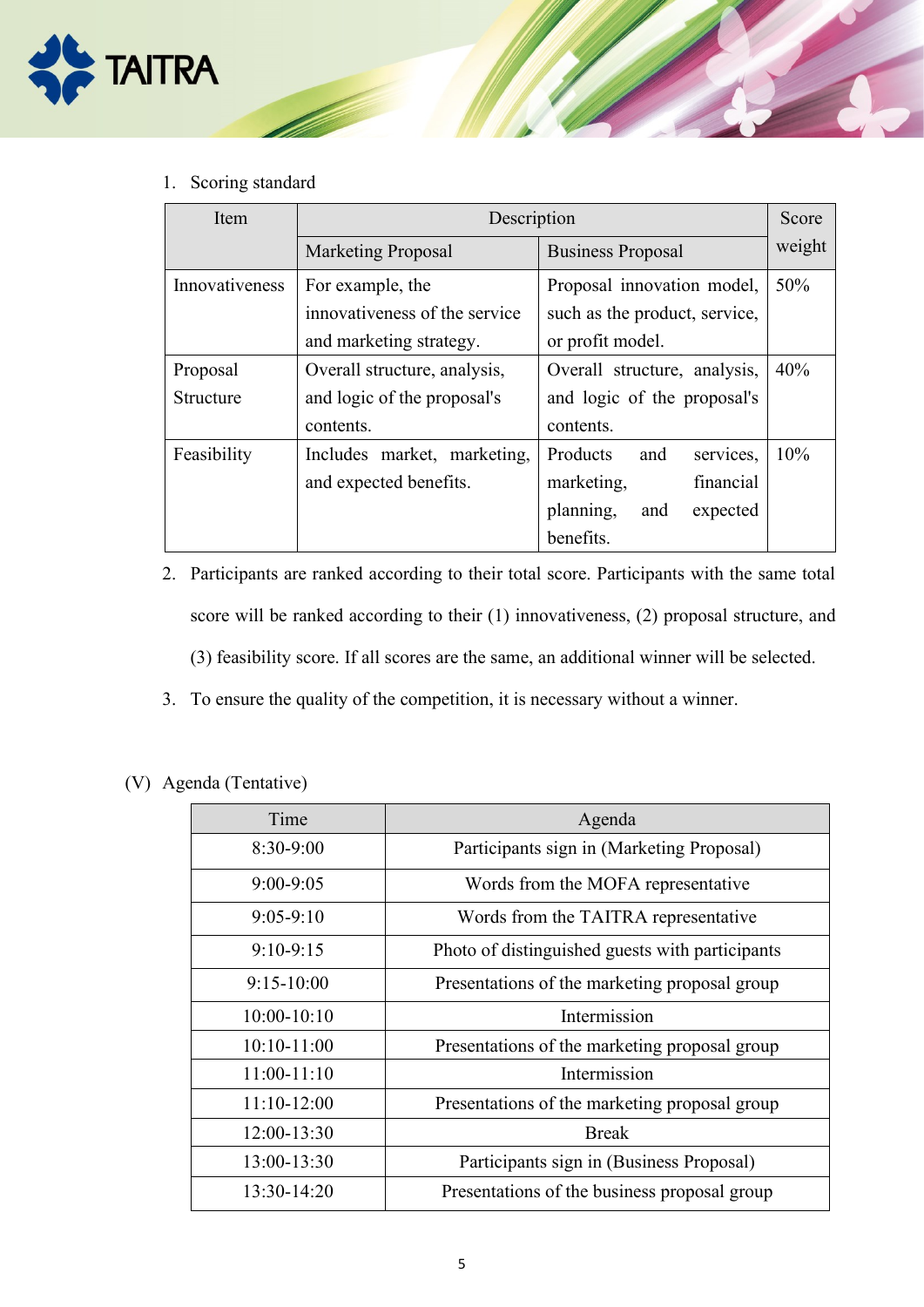

| 14:20-14:30   | Intermission                                 |
|---------------|----------------------------------------------|
| 14:30-15:20   | Presentations of the business proposal group |
| $15:20-15:30$ | Intermission                                 |
| 15:30-16:20   | Presentations of the business proposal group |

#### VIII.Awards:

(I) Social group (Only sign up for the business proposal group)

| Award          | <b>Business Proposal</b>      |
|----------------|-------------------------------|
| Gold Award*1   | Team / Individual: NT\$50,000 |
| Silver Award*1 | Team / Individual: NT\$40,000 |
| Bronze Award*1 | Team / Individual: NT\$30,000 |

### (II) Student group

| Award          | Award                         |                                |
|----------------|-------------------------------|--------------------------------|
|                | <b>Marketing Proposal</b>     | <b>Business Proposal</b>       |
| Gold Award*1   | Team / Individual: NT\$50,000 | Team / Individual: NT\$100,000 |
|                | Instructor: NT\$10,000        | Instructor: NT20,000           |
| Silver Award*1 | Team / Individual: NT\$40,000 | Team / Individual: NT\$80,000  |
|                | Instructor: NT\$8,000         | Instructor: NT\$16,000         |
| Bronze Award*1 | Team / Individual: NT\$30,000 | Team / Individual: NT\$60,000  |
|                | Instructor: NT\$6,000         | Instructor: NT\$12,000         |
| Award of       | Team / Individual: NT\$20,000 | Team / Individual: NT\$30,000  |
| Distinction*2  | Instructor: NT\$4,000         | Instructor: NT\$6,000          |
| Honorable      | Team / Individual: NT\$10,000 | Team / Individual: NT\$20,000  |
| Mention*2      | Instructor: NT\$2,000         | Instructor: NT\$4,000          |

Note: If the winning team has an instructor, he/she will be provided an Instructor Award. Please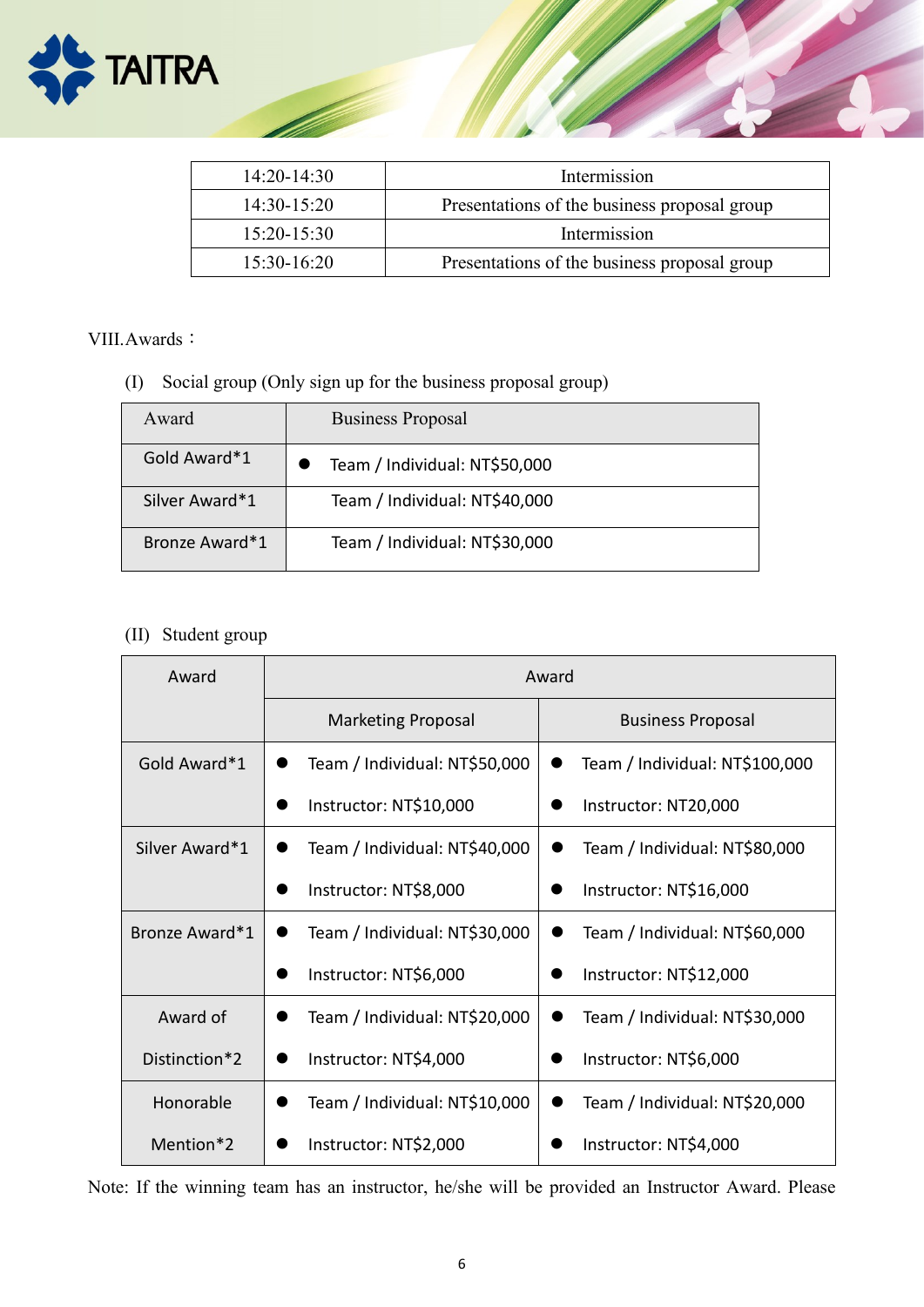

register first, with no temporary increase.

IX. Force Majeure:

In the event of force majeure, including but not limited to (1) natural disasters, such as typhoons, earthquakes, floods, or hail, (2) government actions, such as war, political interference, policy change, expropriation, confiscation, civil strife, or armed rebellion, (3) abnormal social events, such as a strike, riot, or terrorist attack, (4) a large scale outbreak of infectious diseases, a separate notice will be issued if the date or venue of the event must be changed or the event must be canceled, and the organizer will not bear liabilities for compensation.

- X. Notices:
	- (I) Individuals or teams agree to the event rules when they complete registration. The organizer retains the right to change the contest rules and the right of interpretation.
	- (II) Works entered into the contest must comply with all laws and regulations on copyright, rights of publicity, rights of privacy, patent rights, trademarks, personal data protection, and other intellectual property rights. The individual or team shall bear liabilities in the event of any violations of the law.
	- (III) The work may not be plagiarized, pirated, or infringe upon the rights of others. If a work is reported by the organizer or others to infringe upon the rights of others, the organizer may disqualify the participant, cancel the participant's award, and recover the prize money.
	- (IV) Intellectual property rights of the work belong to the individual or team, but the individual or team must agree to authorize the organizer to use the marketing plan, speech, and experience shared by award winners for promotion free of charge.
	- (V) The individual or team agrees to authorize the organizer and co-organizer to take photographs or film during the event, or ask the participant or team to provide photos or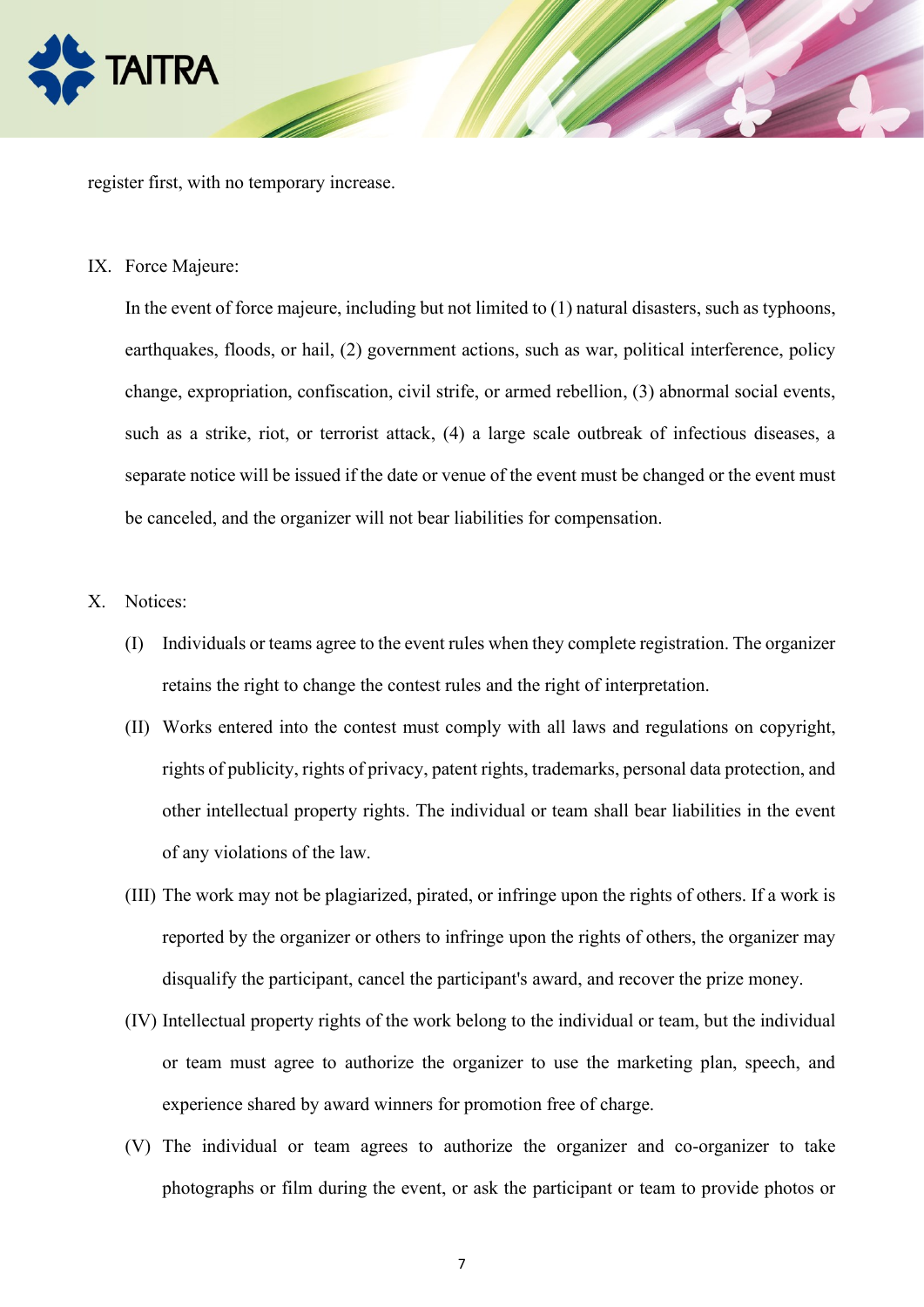

videos free of charge for use, such as records, and that they may publish the photos or videos mentioned above in any form.

- (VI) Individuals or team representatives must obtain the consent of all team members before providing personal data to the organizer for registration. Individuals or team members must provide detailed personal data and may not fraudulently use or steal the data of any third party. If untrue data or data theft damages the rights and interests of the organizer or any third party, the organizer may disqualify the participant, cancel the participant's award, and recover the prize money.
- (VII) If the overseas team wins the prize, the award will be remitted in NT dollars. The remitted amount shall be the balance after deducting the exchange difference, 20% tax, and relevant handling charges.
- (VIII) The team agrees that, if it wins, the organizer will transfer the prize money to the account of the team representative, who will distribute the prize money among the team members. The organizer will not intervene or coordinate the distribution of the prize money.
- (IX) For prizes or payment from contests and games won by chance, 10% of the full payment is withheld. However, for prizes won in a lottery held under government auspices, where the prize for each ticket (raffle, bet) does not exceed NT\$5,000, it shall be exempted from tax being withheld. Where the prize for each ticket (raffle, bet) exceeds NT\$5,000, 20% of the full payment will be withheld.
- (X) Non-residents of the Republic of China (e.g., a foreigner residing/staying in Taiwan for less than 183 days per year) will incur a 20% tax deduction regardless of the prize value. The winner may only claim his/her prize by presenting his/her passport or alien residence certificate.
- (XI) According to the Second-Generation National Health Insurance (NHI) and Income Tax Act, for a single payment of a prize that reaches NT\$20,000, the payment of the 2.11%